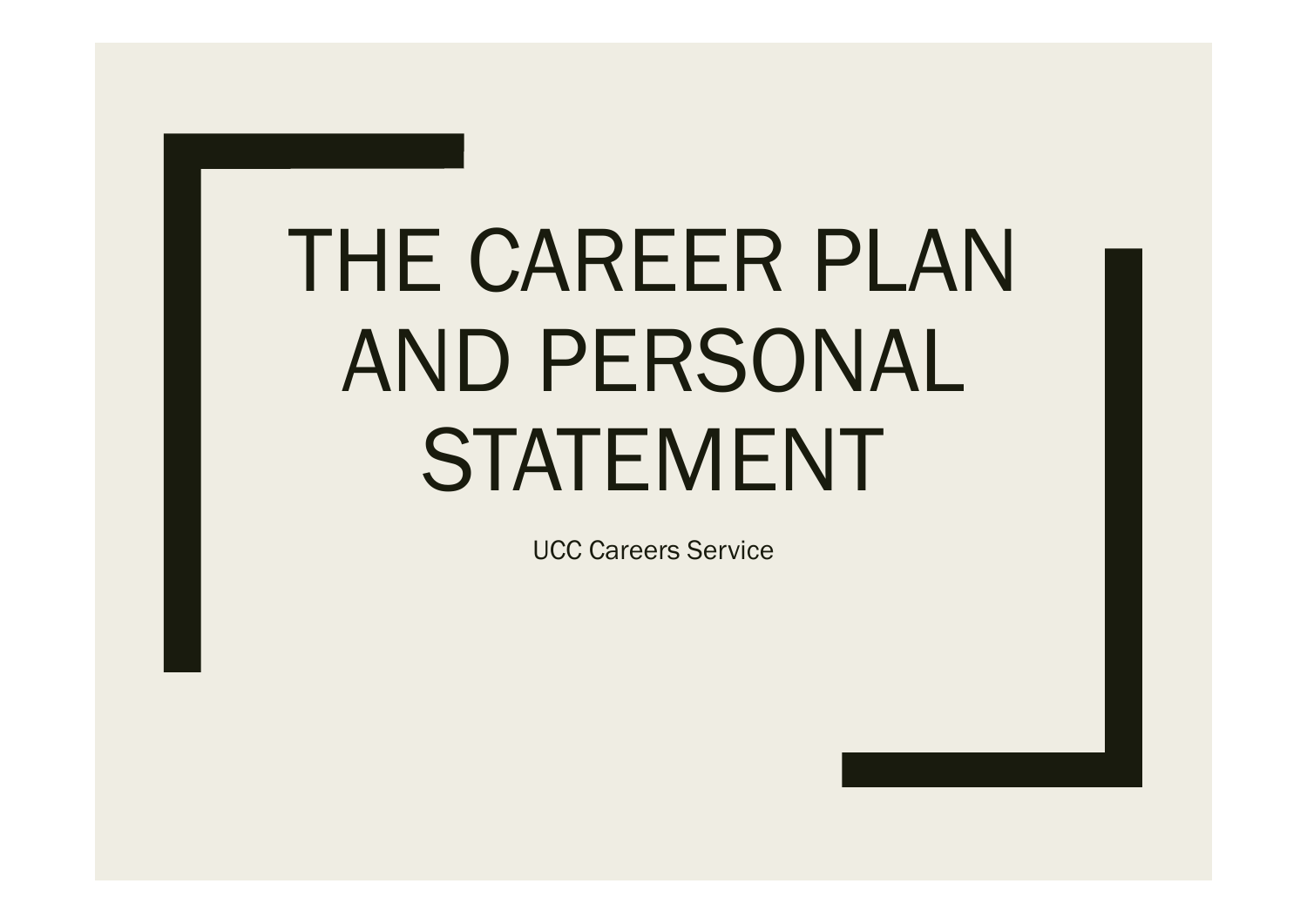# The Career Training and Development Plan (<500 words)

- ■ *What are your career goals and how would this scholarship help you to achieve them?*
- ■ *How will you go about acquiring the expert knowledge and transferable skills necessary for your professional development, e.g. technical skills, communication skills, analytical skills?*
- ■ *How would this scholarship enable you to gain skills relevant to employment outside the traditional academic sector?*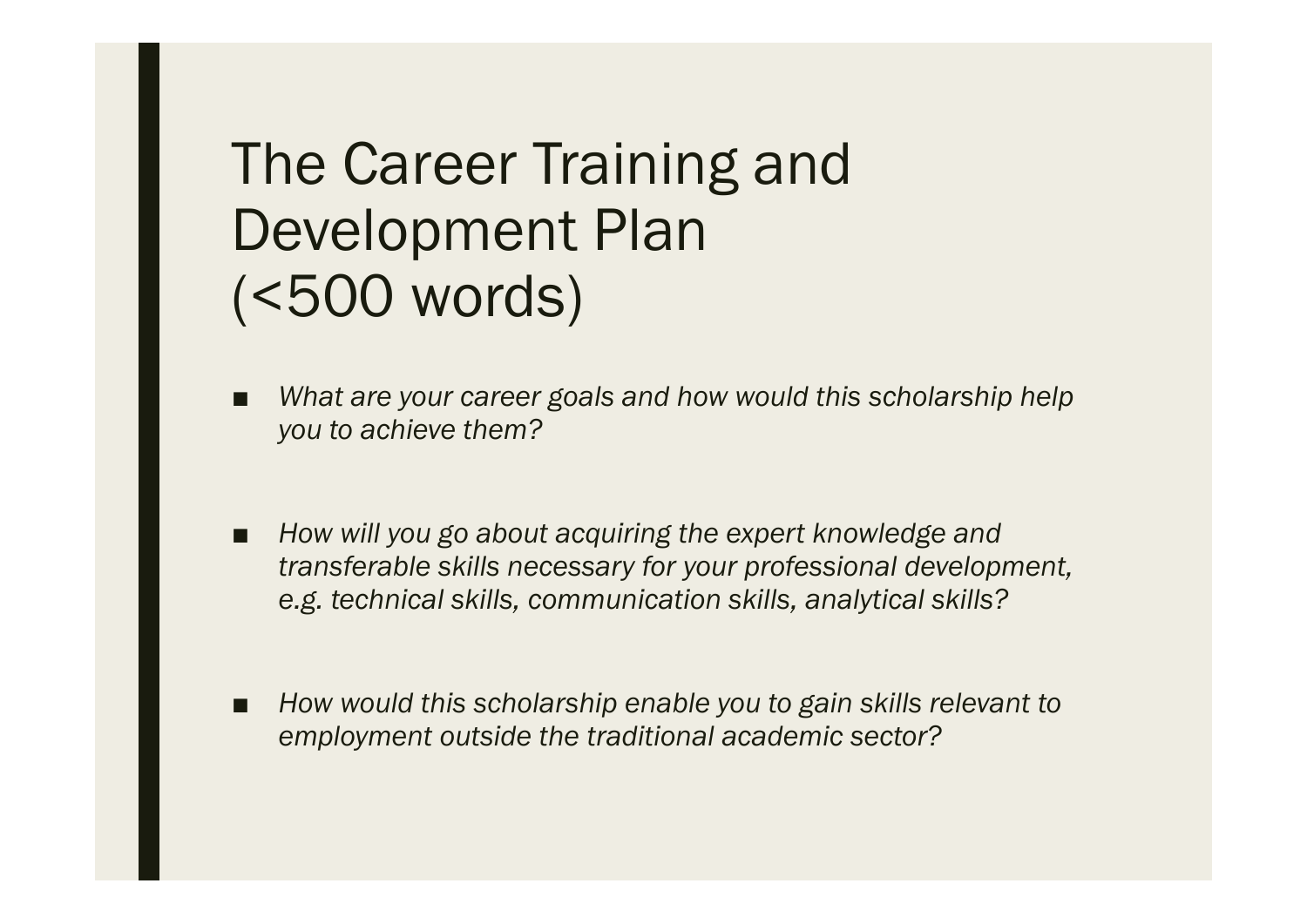### Personal Statement

- ■Why do you wish to pursue a higher degree by research?
- ■Why have you proposed this research topic?
- ■ Why do you feel there is a specific demand for the skill set that you wish to build?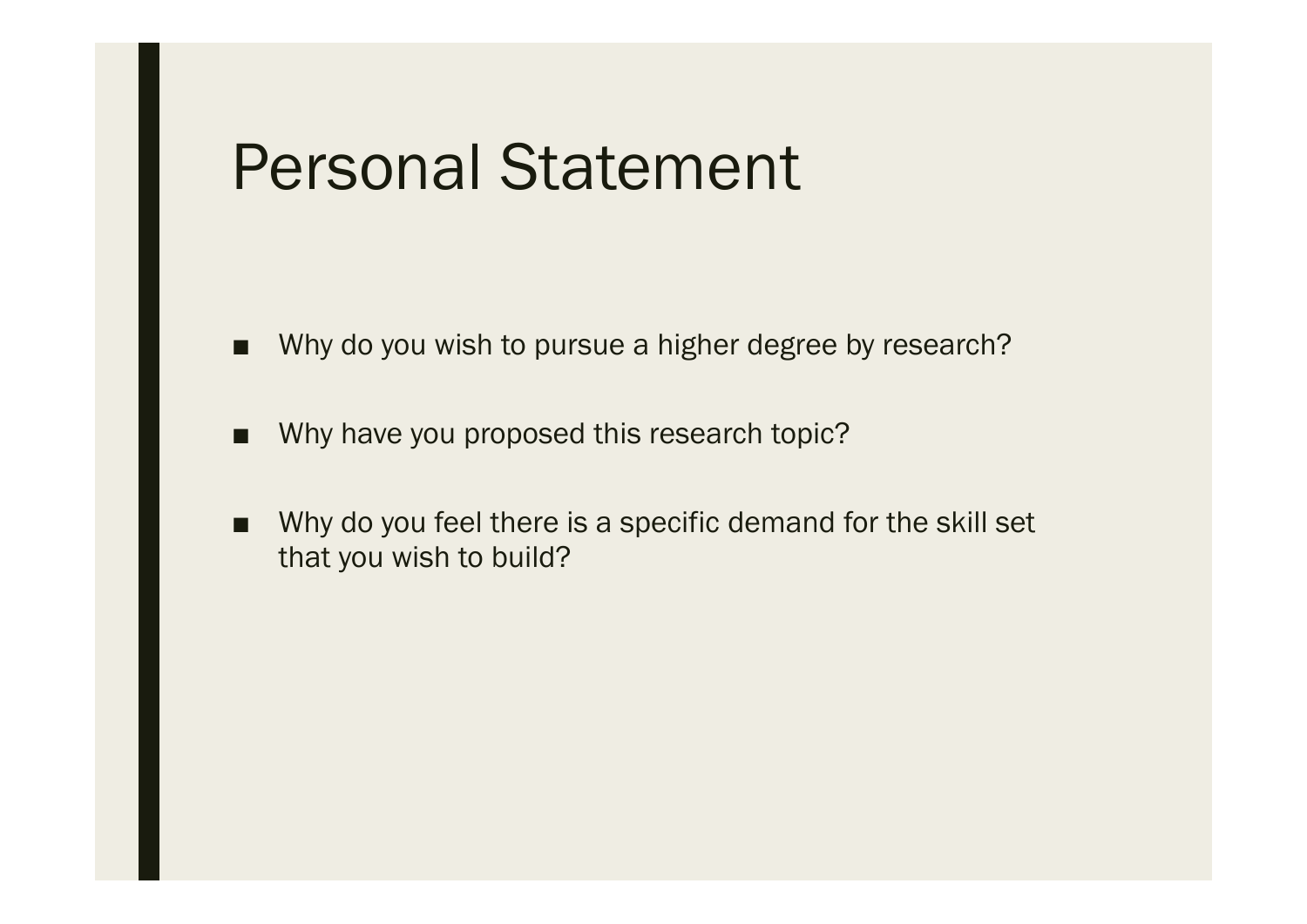# Personal Statement contd.

- ■Why are you particularly suited to this research field?
- ■ Which of your attributes demonstrate your capability to be a good researcher e.g. motivation, commitment, thirst for knowledge?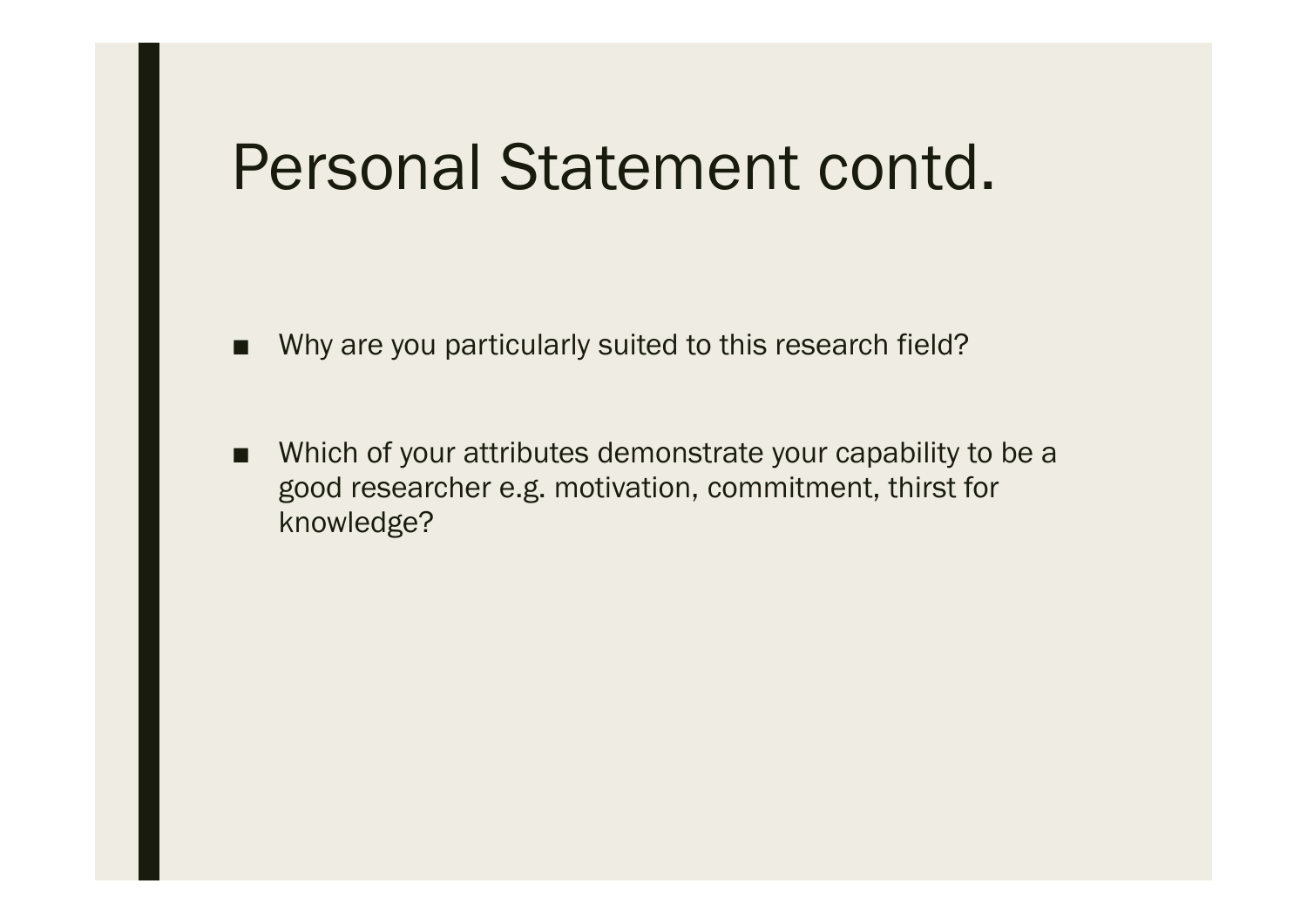# What is a Personal Statement?

- It is a brief & focused essay about one's career or research goals.
- A personal statement gives you the opportunity to present aspects of yourself and your background that may not be apparent from the other parts of your application.
- The statement is a chance to show you have the commitment & qualifications to work or pursue further study in your chosen field.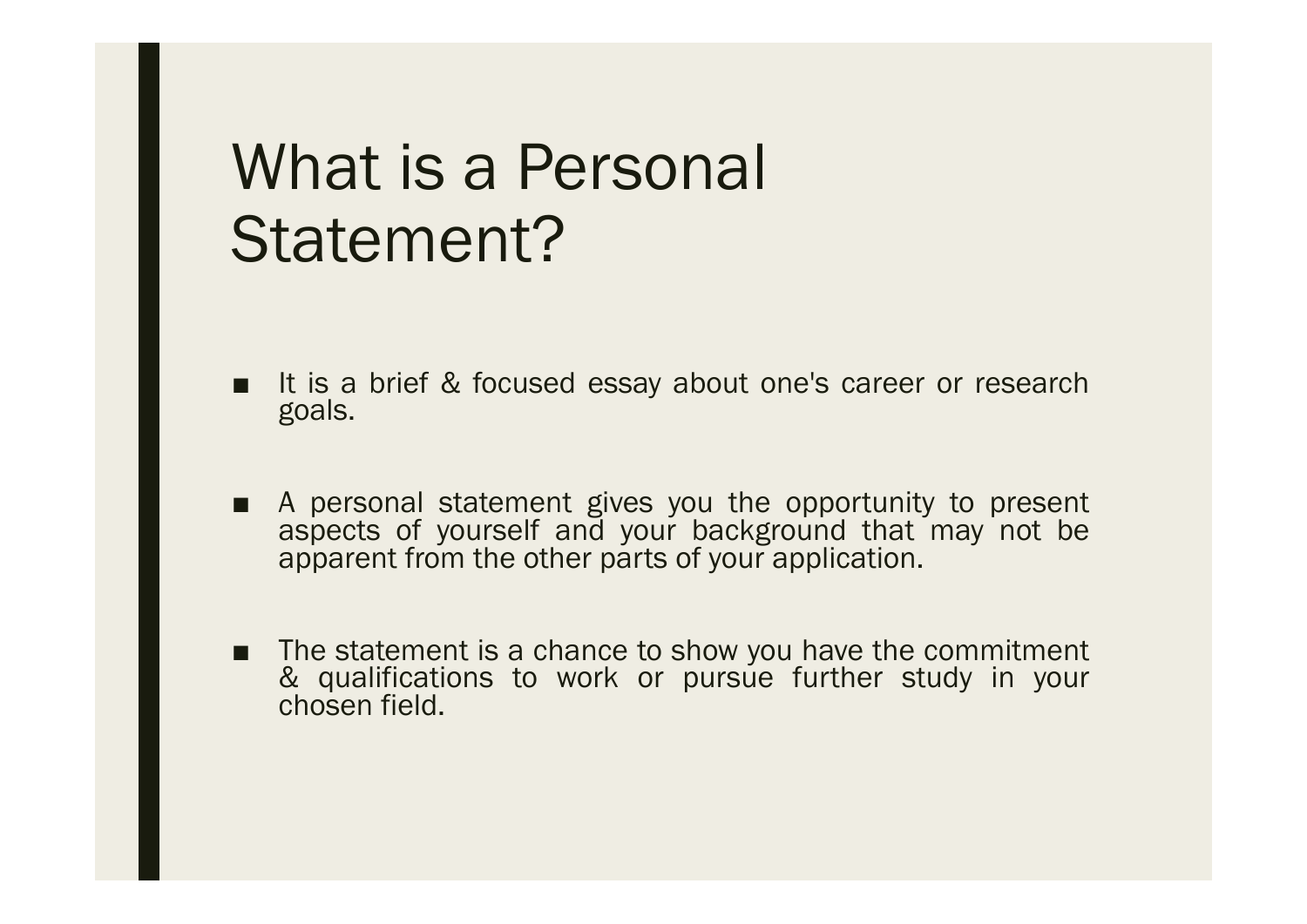# Why Personal Statements?

- Opportunity for readers of your application to get a feel for you as <sup>a</sup> person as well as <sup>a</sup> student. It gives <sup>a</sup> 'snapshot' of who you are.
- ■ Essay is also the place where you can put your academic record, experiences, skills etc. into context re: the application you are making.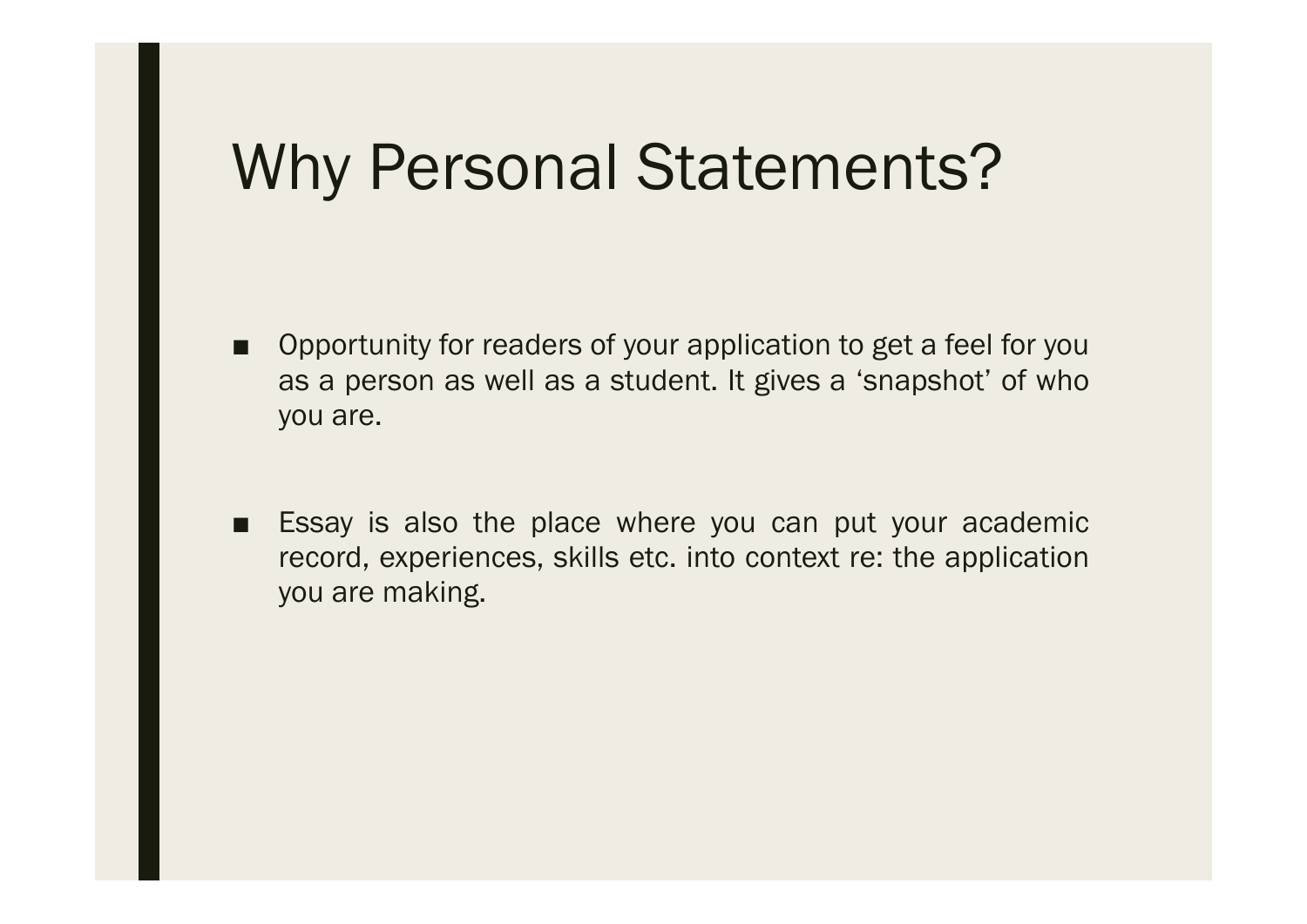# Why Personal Statements?

- ■To get to know you, not your record.
- ■To see if you can think logically.
- ■To see if you write well.
- ■To see if you are likely to succeed - Motivation
- ■ How knowledgeable are you about postgraduate research?
- ■Do you have *characteristics* that favour success?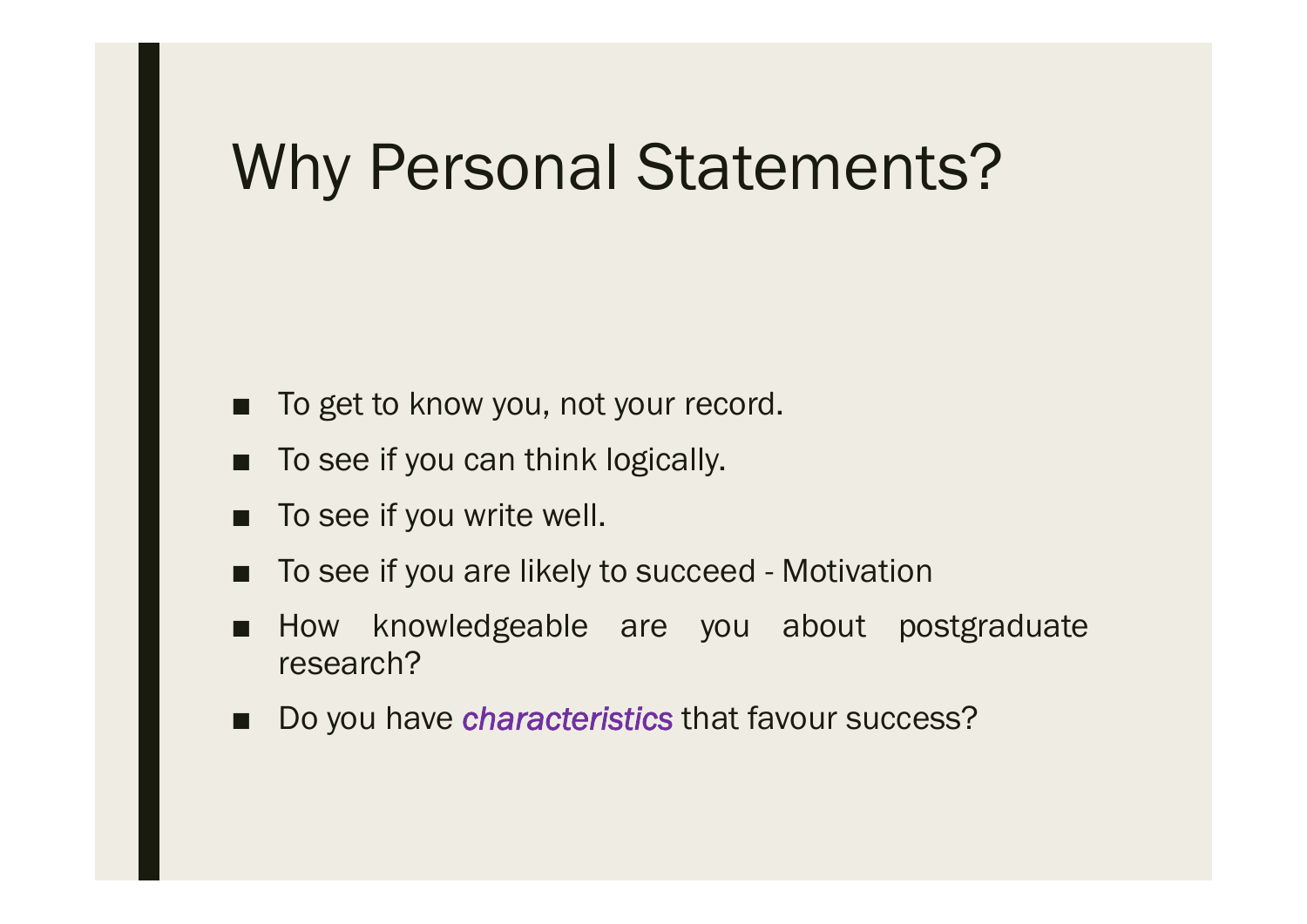# Rules & Guidelines

#### Content:

Make sure you answer each question asked!

#### Audience:

Make sure the vocabulary and language style you use are appropriate for this audience.

#### Time:

You will need to allow time to prepare a first draft, ideally receive some feedback on it and then finalise your statement. A rushed statement stands less chance of being successful.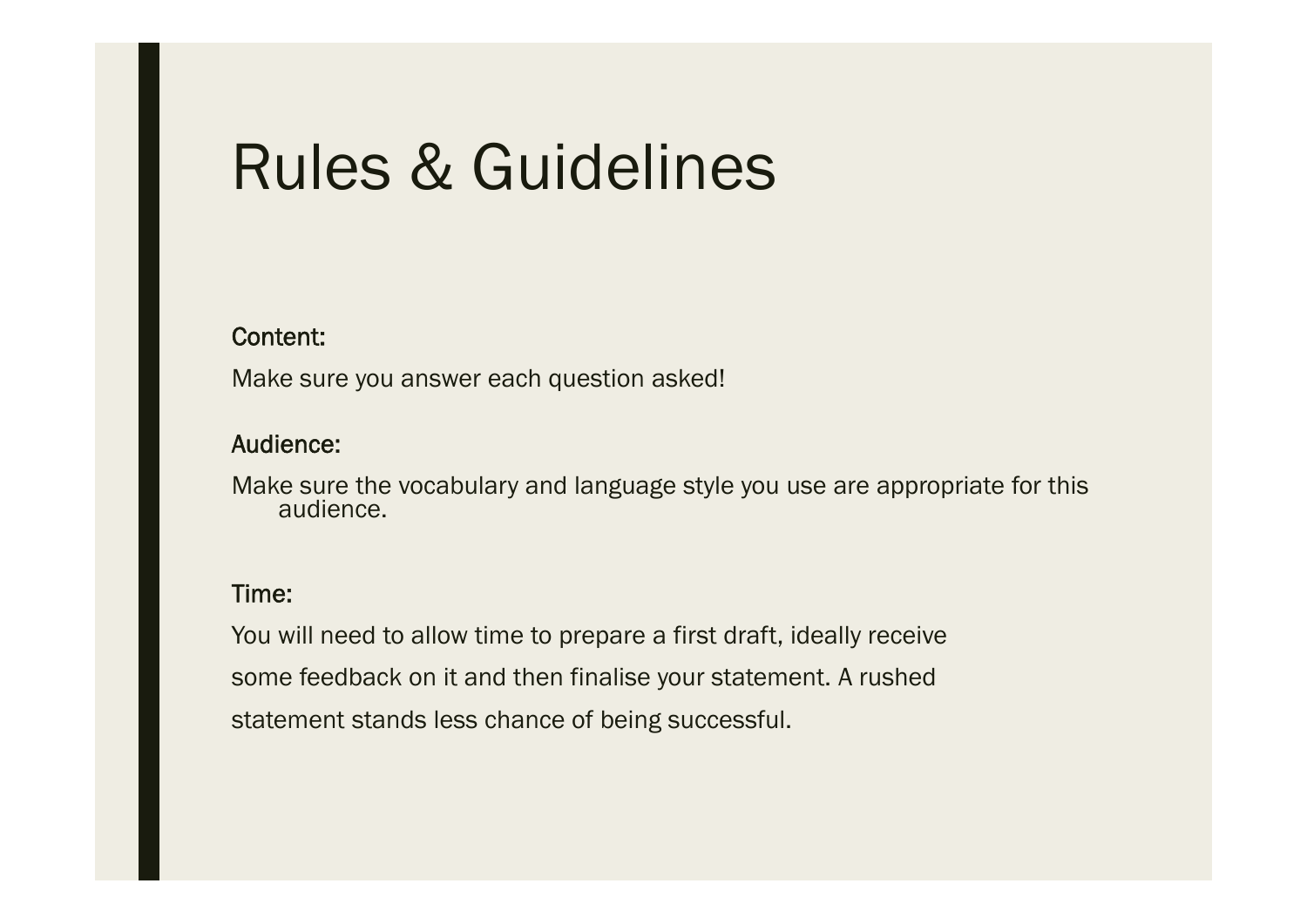# Before you start writing, ask yourself...

- How did I learn about this field? Why am I<br>interested in this field?
- What experience has stimulated and enhanced my interest?
- ■Why this college or<br>programme?

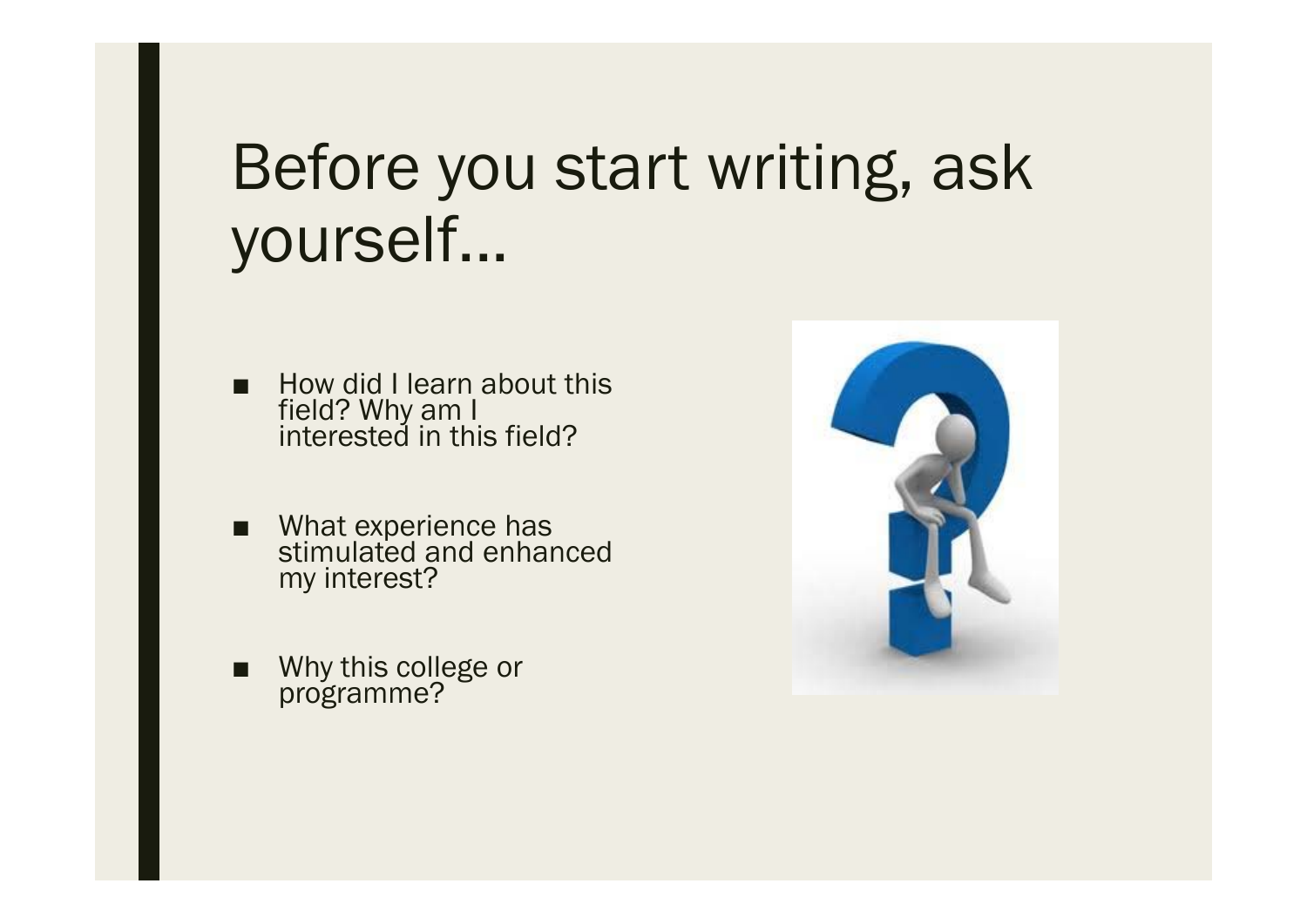# Before you start writing, ask yourself...

- What sets me apart from other candidates?
- What are my biggest achievements?
- ■ What are my career aspirations?

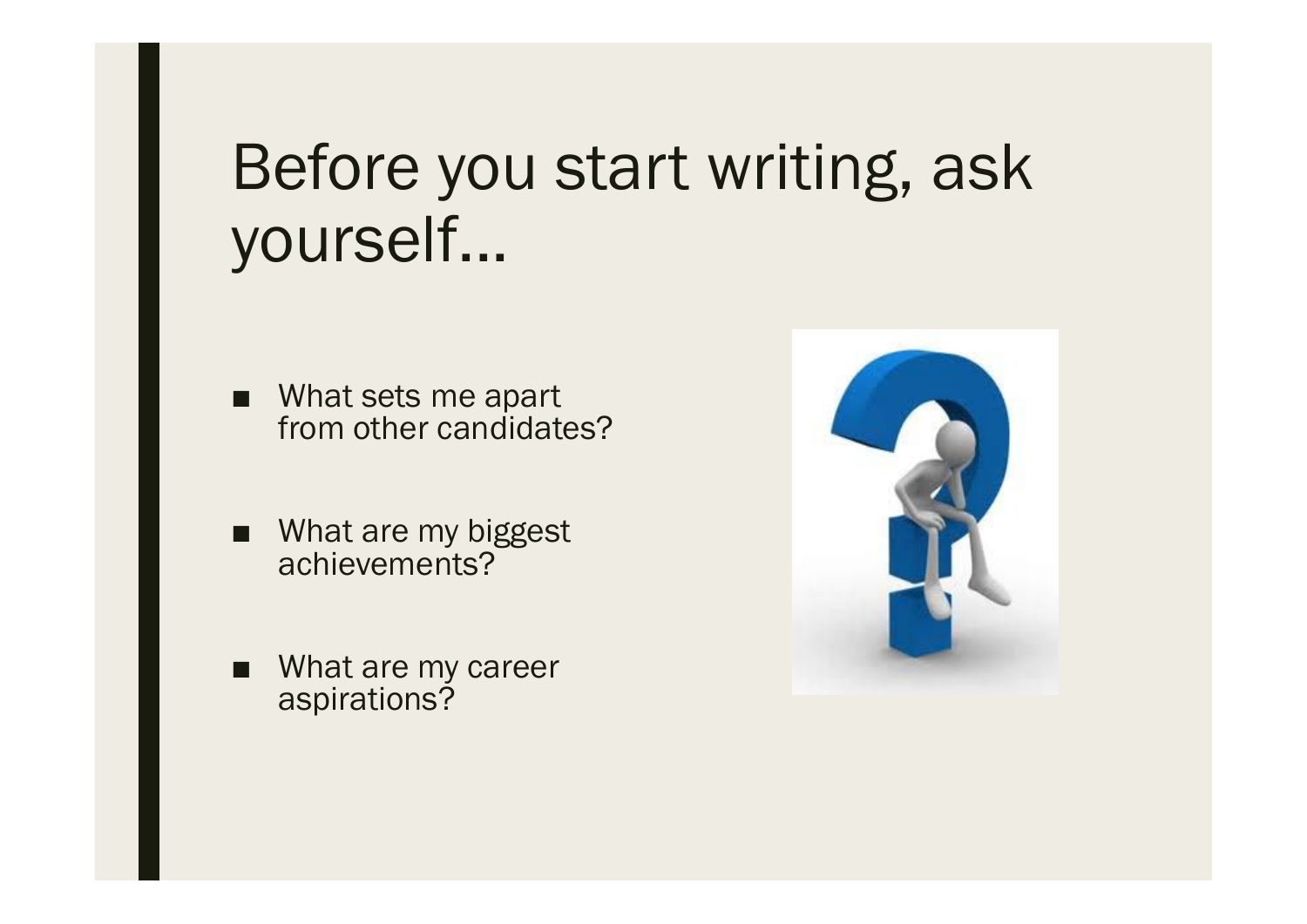# Make it Meaningful

- ■Avoid vague or general statements:
- "I am really interested in doing a research qualification as I hope to build <sup>a</sup> career in academia. I think that this research programme offers me the opportunity to learn <sup>a</sup> great deal about my field and will help me to get <sup>a</sup> good job in this area."
- ■No concrete points made and no evidence of research.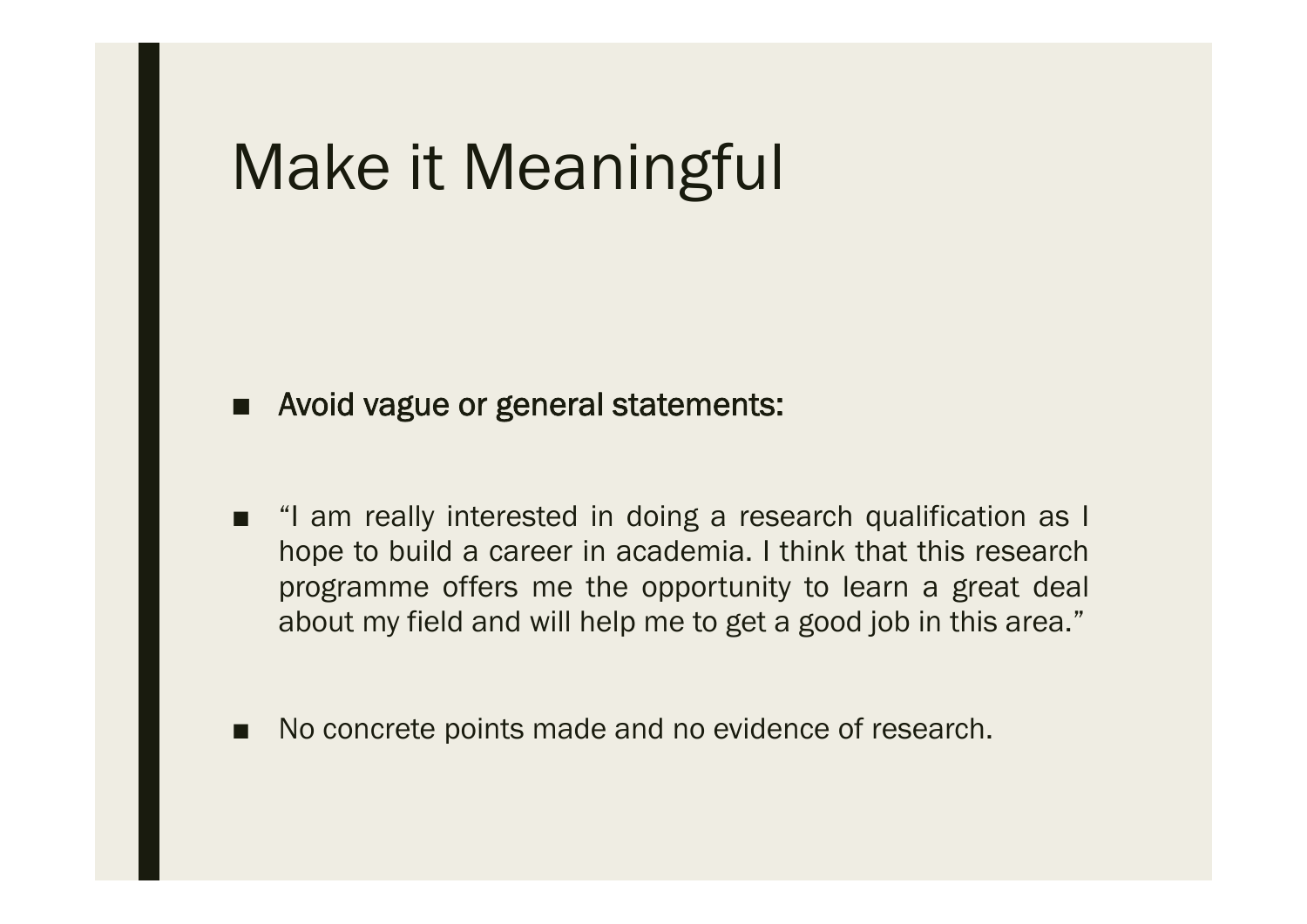# More Do's & Don'ts

Do

- ■Prepare
- ■Research
- Provide evidence
- Be clear and concise
- Proof read!
- Get feedback

#### Don't

- Summarise your CV
- Generalise
- Use slang
- Be arrogant
- Forget to proof read!
- ■Be unrealistic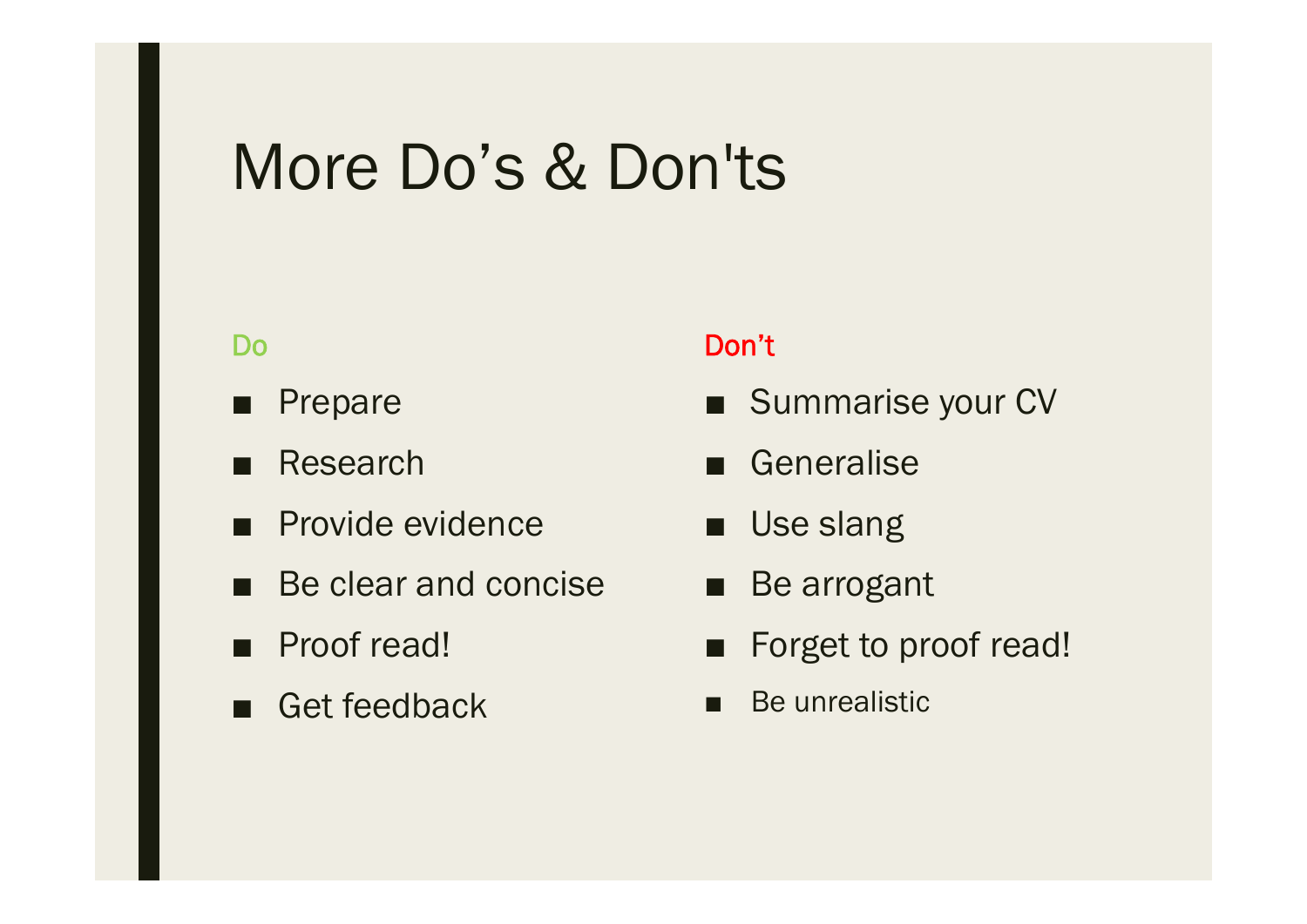### Remember………..

- ■It's a PERSONAL statement.
- ■■ A personal statement is about the specific interests, skills, experiences, and goals that you have. But…..
- ■……it should also reflect who you really are, your personality etc.
- ■Need to strike a good balance: Formal V Personal
- ■Don't lose "yourself" in jargon.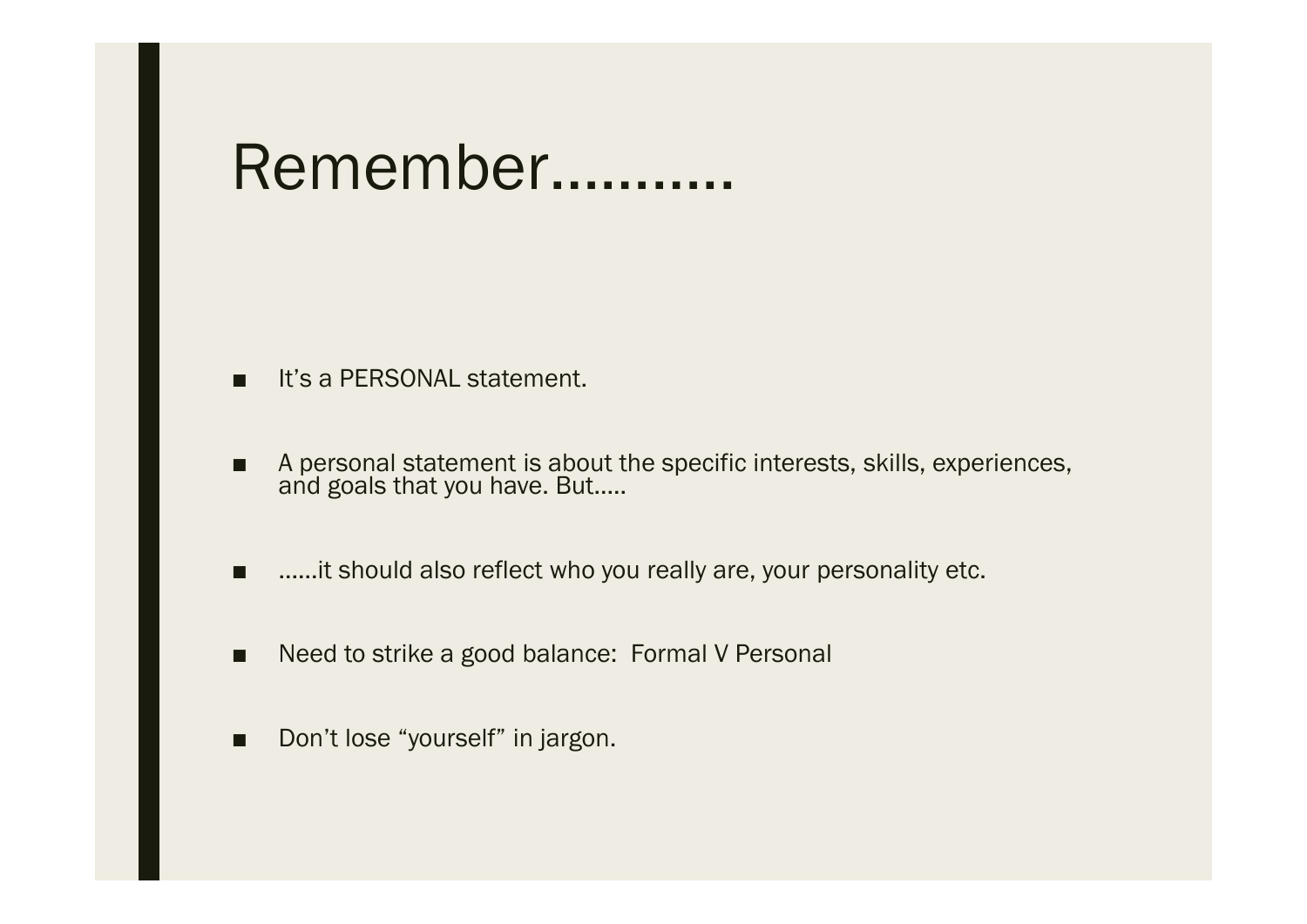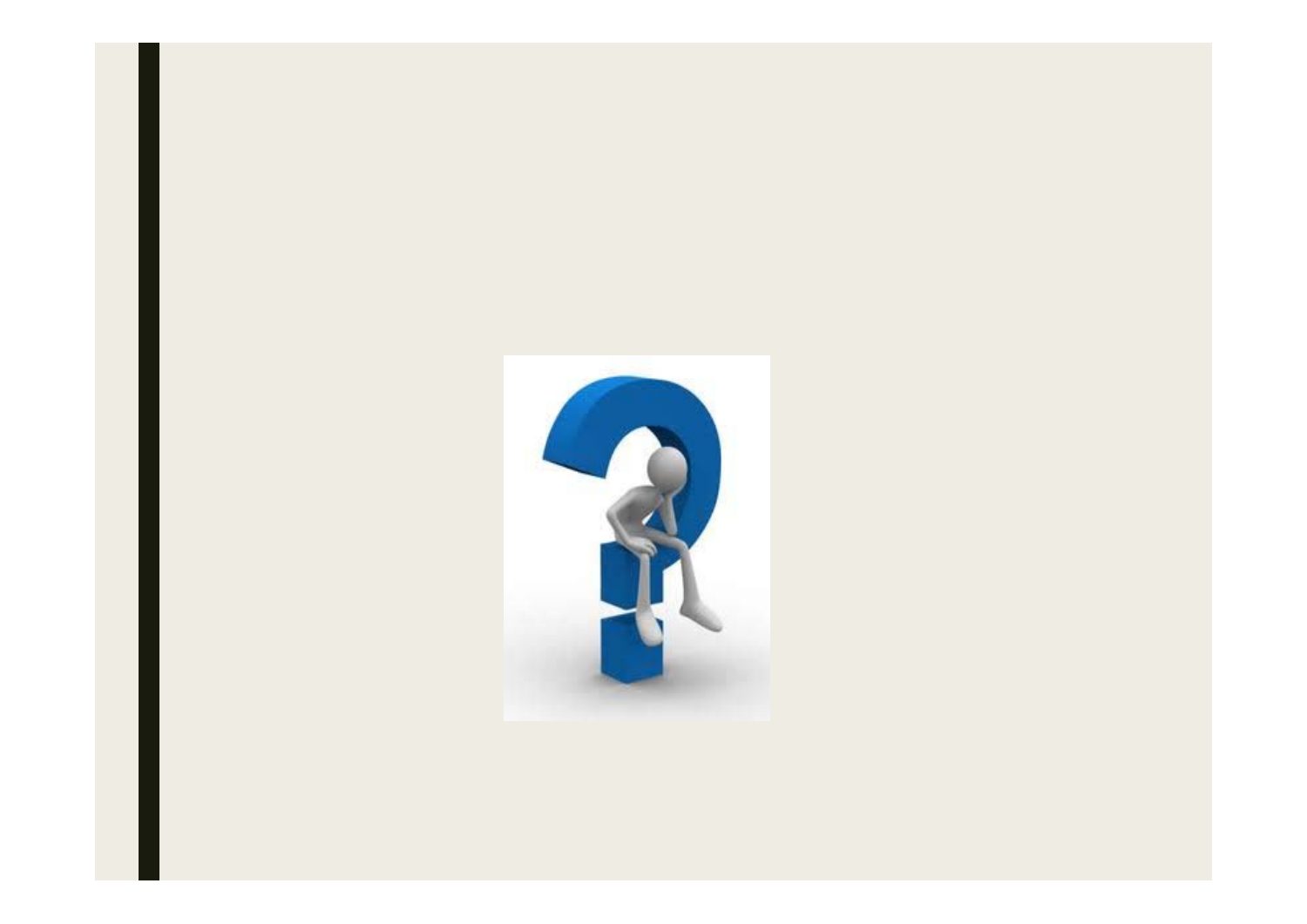### Useful Resources

- ■ https://www.vitae.ac.uk/vitae-publications/rdf-related/researcher-developmentframework-rdf-vitae.pdf
- ■https://owl.english.purdue.edu/owl/resource/642/01/
- ■http://www.academiccareer.manchester.ac.uk/foryou/
- ■https://versatilephd.com/
- ■www.Beyondthephd.co.uk
- ■http://cheekyscientist.com/full-site/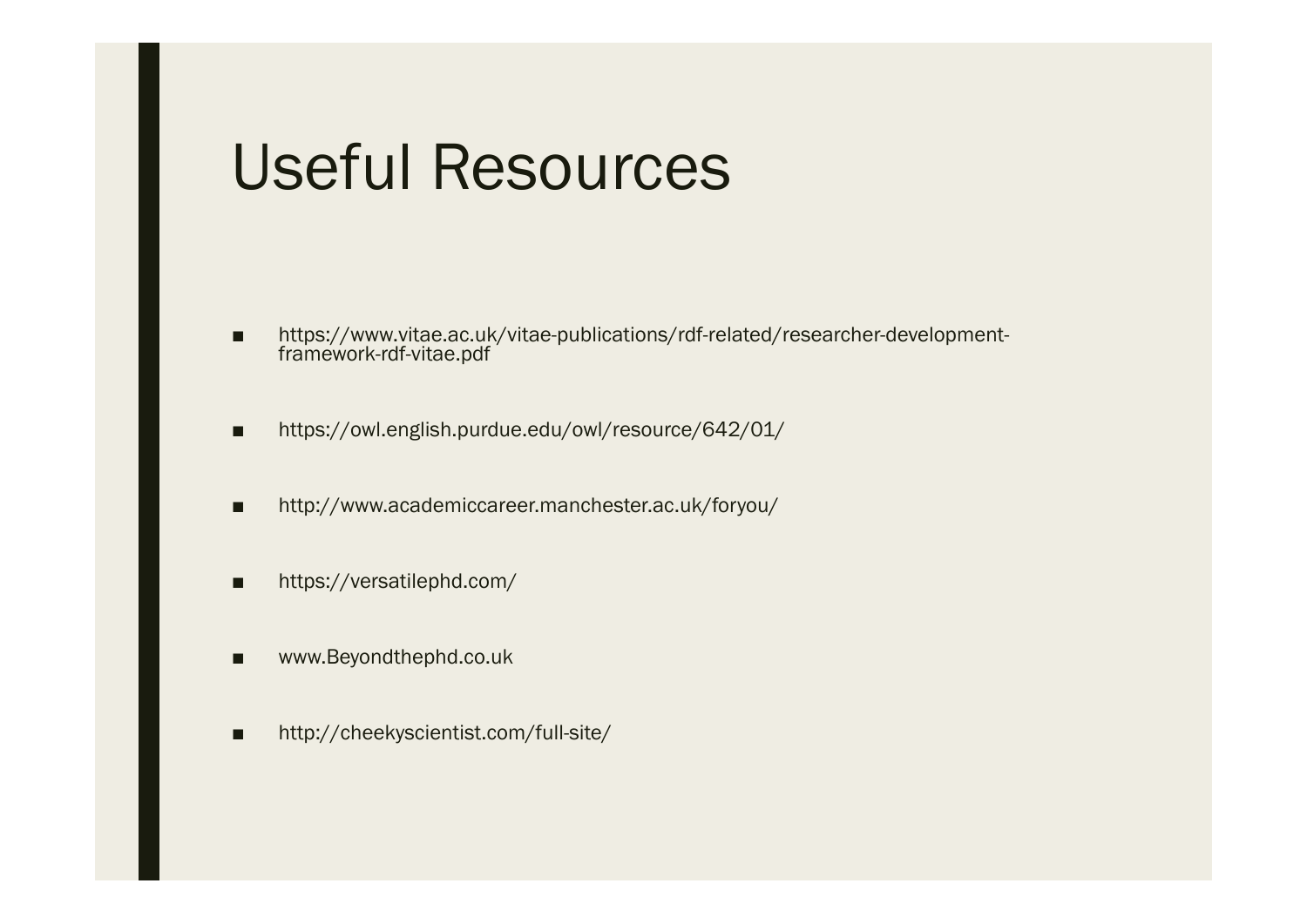# www.linkedin.com/alumni

| in   |                                         | E                              | Search for people, jobs, companies, and more                                                 | Q             | $\mathbb{R}^{22}$<br>Advanced      | $+1^5$                   |
|------|-----------------------------------------|--------------------------------|----------------------------------------------------------------------------------------------|---------------|------------------------------------|--------------------------|
| Home | My Network<br>Profile                   | <b>Jobs</b>                    | Interests                                                                                    |               | <b>Business Services</b>           | Try Premium for          |
|      |                                         |                                | BSc in Digital Skills - 1 Year, Online, Part-Time Degree. Accredited by DIT. Apply Now!   Ad |               |                                    |                          |
|      | Ireland<br>Skets to hCitizzale Corporal | <b>University College Cork</b> |                                                                                              |               |                                    | ▼<br>Following           |
|      | Home<br><b>Notables</b>                 | <b>Students &amp; Alumni</b>   | Recommendations                                                                              |               |                                    | LinkedIn for Education • |
|      | 60,806 results<br>Where they live $Q$   | $Q$ phd                        | Where they work $Q$                                                                          | Attended<br>÷ | to<br>2016<br>1900<br>What they do | Change university v      |
|      | Ireland                                 | 40,254                         | Dell EMC                                                                                     | 533           | Operations                         | 4,825                    |
|      | <b>United States</b>                    | 4,987                          | <b>Health Service Executive</b>                                                              | 452           | <b>Education</b>                   | 4,769                    |
|      |                                         |                                |                                                                                              |               |                                    |                          |
|      | <b>United Kingdom</b>                   | 4,829                          | Apple                                                                                        | 403           | Research                           | 4,240                    |
|      | London, United Kingdom                  | 2,282                          | Pfizer                                                                                       | 309           | Sales                              | 4,020                    |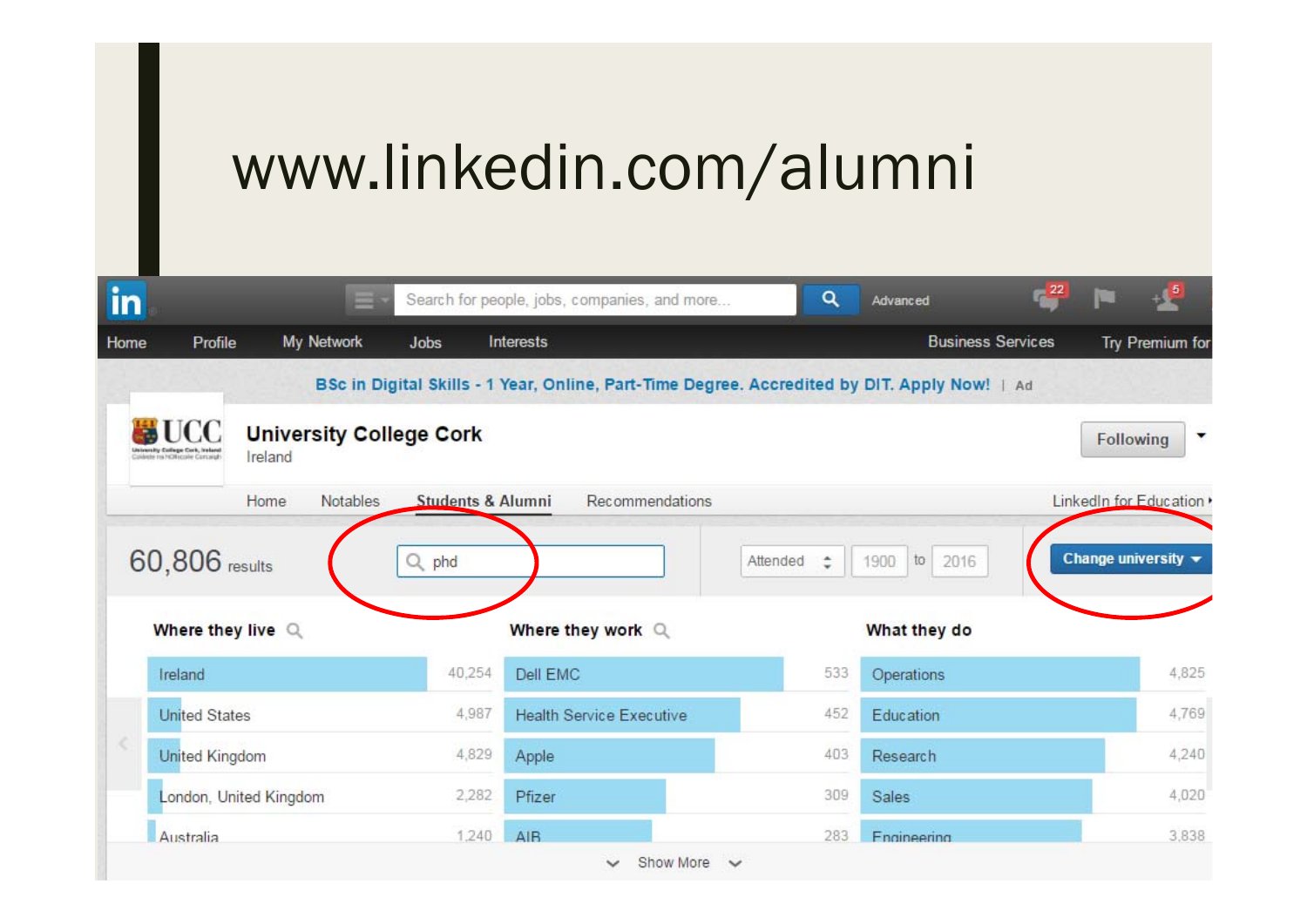# Using LinkedIN for Career Research

 $\mathcal{C}$ 

△ https://www.linkedin.com/psettings/profile-visibility

| in                                                                            | Q<br>Search for people, jobs, companies, and more<br>Advanced<br>-                                                                    |
|-------------------------------------------------------------------------------|---------------------------------------------------------------------------------------------------------------------------------------|
| <b>A</b> Account                                                              | Private profile characteristics<br><b>⊘</b> Privacy<br>rsity College Cork, Ireland (UCC)<br>Career Counselor at                       |
| Profile privacy<br><b>Blocking and hiding</b><br>Data privacy and advertising | Private mode<br>Anonymous LinkedIn Member<br>$\sim$                                                                                   |
| Security                                                                      | Note: Selecting this option will disable <b>Profile Stats</b> . Whenever you<br>switch to anonymous, your viewer history gets erased. |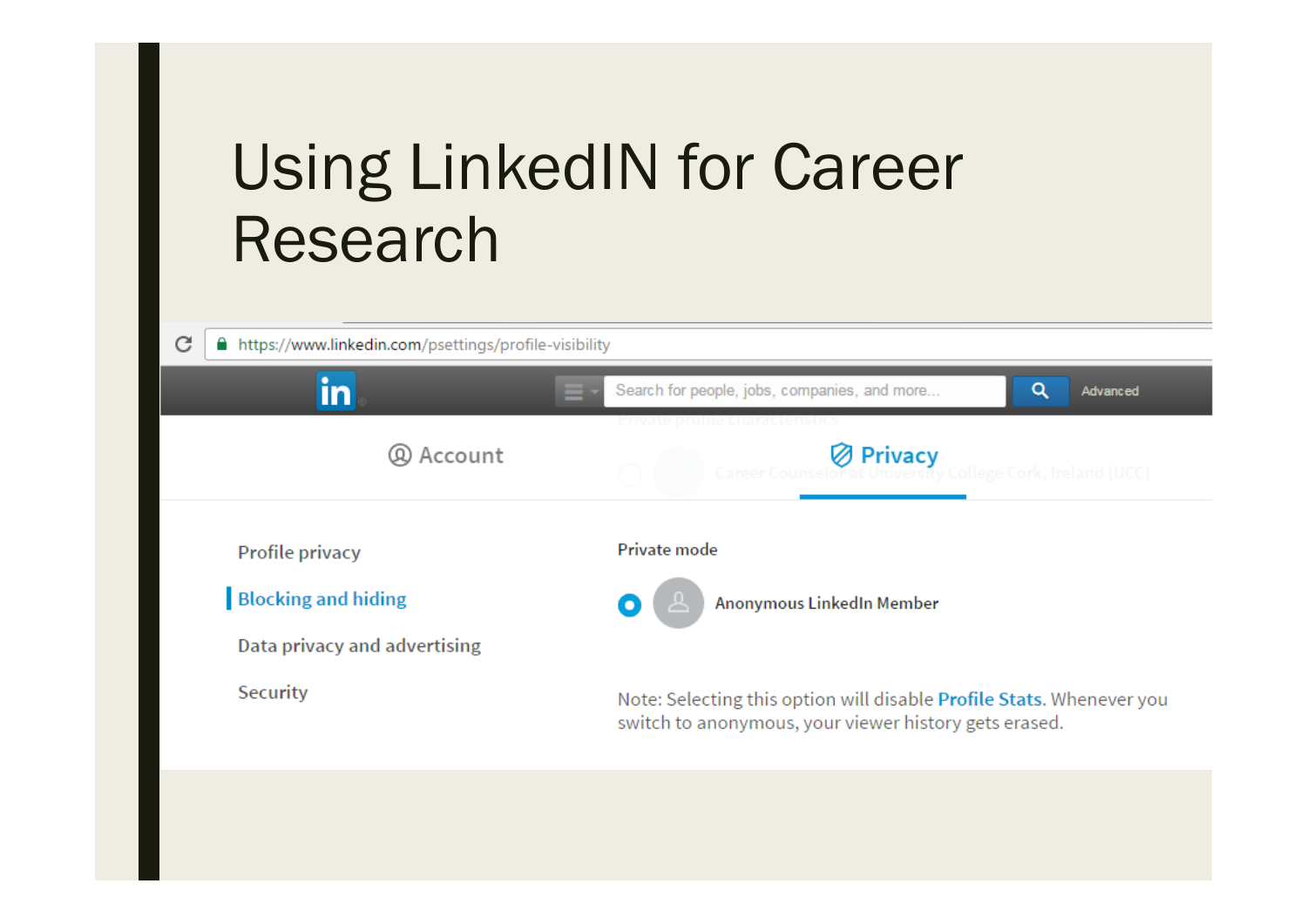

Home >Support >UCC Career Services

Home

**Get Experience** Which Career for me? Video Archive-Events Graduate Recruitment **Work Placement LICC Morke Award** 



www.ucc.ie/careers